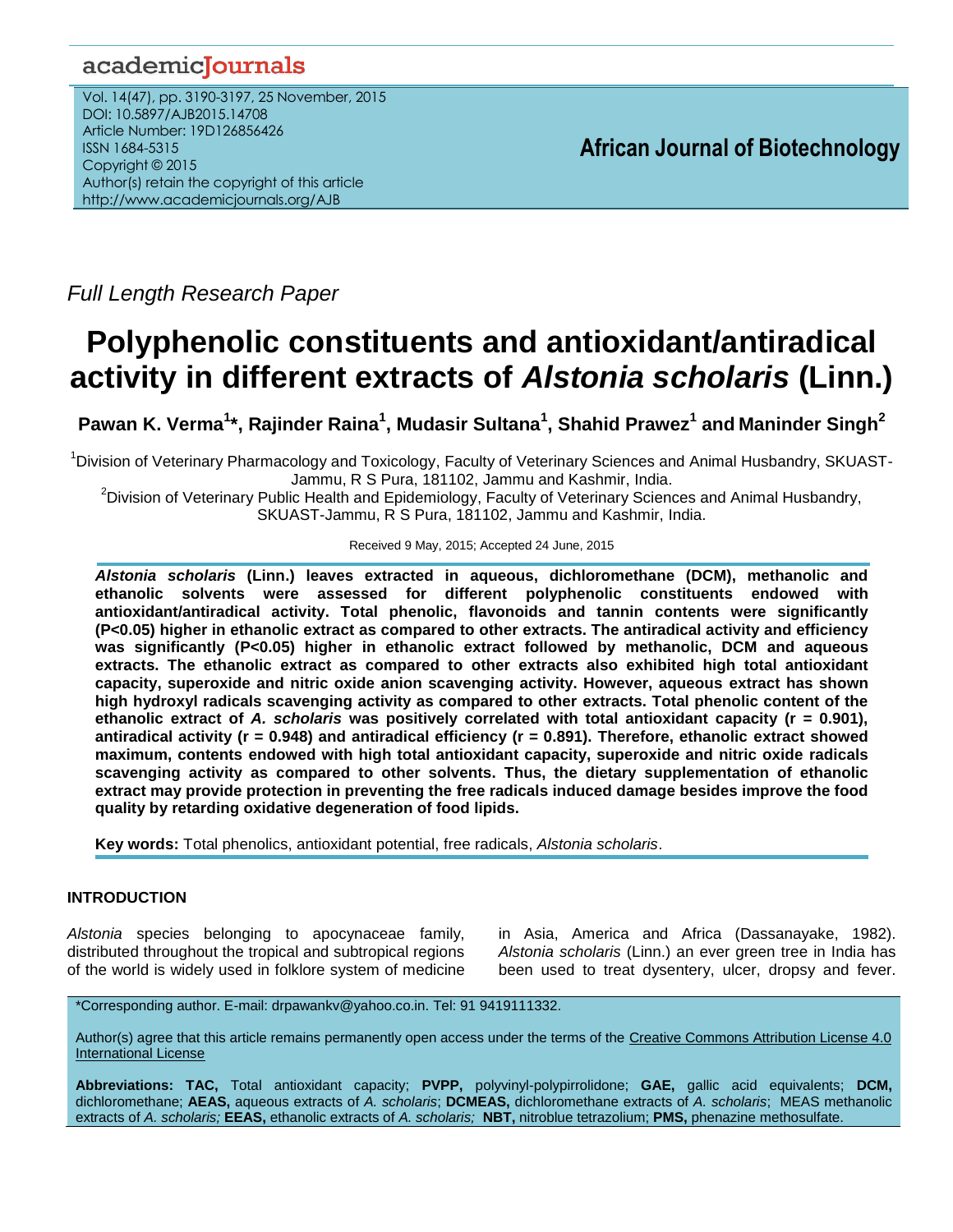Folklore described use of plant bark has been for carminative action, astringent, spasmolytic, expectorant, stimulant, aphrodisiac actions (Singh and Panda, 2005). The leaves extracts have been used in the treatment of beriberi disease, hepatic disorders and act as a powerful galactogogue. The crushed leaves boiled in the edible oil have been used for dropsy (Chopra et al., 1956; Channa et al., 2005). Methanolic leaf extract of *A. scholaris* has been reported to have antidiabetic potential in animal models (Bandawane et al., 2011) and this may be due to its inhibitory activity of intestinal α-glucosidase (Anurakkun et al., 2007) which delays the digestion and absorption of carbohydrates in intestine. The plant is a rich source of flavonoid glycosides (Desoky, 1999), steroids (Atta-ur-Rahman et al., 1987), terpenoids (Dung et al., 2001), indole and other alkaloids (Rahman and Alvi, 1987; Abe et al., 1989). The flowers of *A. scholaris* contain n-hexacosane, palmitic acid and ursolic acid (Biswas and Saharia, 1978; Rahman and Alvi, 1987; Kam et al., 1997). Experimental validation of different parts of plant has demonstrated that it is bestowed with different pharmacological properties (Channa et al., 2005; Bandawane et al., 2011; Arulmozhi et al., 2012). Considerable experimental evidence has contributed to support a key role of free radicals (OH,  $O_2$ , NO,  $H_2O_2$ , etc) in development of oxidative damage and degenerative disorders in mammals (Halliwell and Gutterridge, 1990; Sohal et al., 2002; Valko et al., 2007). Reduced antioxidant defense and increased oxidant production is primarily responsible for the cancer, aging, neurodegenerative disorders in man and animals. The increased free radicals levels are responsible for alterations in the biochemical processes and directly damage the essential macromolecules like transporter and enzymatic proteins, nucleic acid, membrane lipids, etc (Halliwell and Gutterridge, 1990; Valko et al., 2007).

Most of phytochemical constituents possess strong quenching ability of free radicals like superoxide, peroxide, hydroxyl, nitro and other free radicals. To determine the phytochemical constituent having high radicals scavenging potential different parts of plant were extracted with different solvents to maximize their utility. These reactive radicals are enormously generated in the mammalian body during oxidative stress predisposing individual to many chronic diseases like diabetes, hypertension, atherosclerosis, cancer, aging, etc when antioxidant system of the mammalian body fail to encounter the onslaught of these reactive species (Sohal et al., 2002; Valko et al., 2007). The generation of free radicals during processing of food is also responsible for food deterioration affecting the shelf life of different foods. Thus, there is a scope for identifying and developing effective antioxidants from natural sources to prevent the free radicals implicated diseases in mammals and also minimizes extent of lipid peroxidation in foods during manufacturing processes (Aruoma, 1993). Therefore, the present study was aimed to determine the different

polyphenolic constituents endowed with high antioxidant/ antiradical activity in different extracts of *A. scholaris* leaves*.*

# **MATERIALS AND METHODS**

# **Collection and preparation of extracts**

The leaves of *A. scholaris* (Linn.) were collected from the University Campus at R S Pura, Jammu (India). Plant sample was taxonomically identified by Taxonomist, Department of Botany, University of Jammu. Sufficient fresh leaves were collected and airdried in shade (temperature not exceeding 40°C) for 3 to 4 weeks. Air dried leaves were pre-crushed and later pulverized into fine powder using electric blender. The aqueous extract was prepared by soaking dry powder in 1:10 ratio in distilled water for 72 h with intermittent shaking. After 72 h of soaking, the contents were filtered through filter paper (0.45 µm) and filtrate was concentrated under reduced pressure using rotatory evaporator (temperature of 50 to 55°C; 10 to 15 rpm). The methanolic and ethanolic extracts were prepared by using methanol and ethyl alcohol in extract container of soxhlet apparatus according to method described by Harborne (1984). Similarly, mixture of dichloromethane and methanol (1:1) was used as a solvent for the extraction of dichloromethane extract. The dried aqueous (AEAS), dichloromethane (DCMEAS), methanolic (MEAS) and ethanolic (EEAS) leaf extracts of *A. scholaris* (Linn.) were stored in air tight containers.

# **Phytochemical constituents of plant extracts**

# *Determination of total phenolic content*

Total phenolics in extracts were determined by Folin-Ciocalteu method (Ranalli et al., 2006). Briefly, 0.5 mL (0.1%, w/v) of each sample was mixed with 2.5 mL of a 10 fold diluted Folin-Ciocalteu reagent followed by 2 mL of 7.5% sodium carbonate. The tubes were covered with parafilm (American National Can, Chicago) and allowed to stand for 30 min at room temperature before the absorbance was recorded at 760 nm (U-1800, Spectrophotometer, Hitachi, Japan). Different concentrations of gallic acid (0.1 to 0.60 mg/mL) were prepared in methanol for preparation of standard curve. All determinations were analyzed in triplicate and results expressed in mg gallic acid equivalents (GAE)/g dried extract.

# *Determination of total flavonoid content*

The total flavonoid content of plant extracts were estimated according to method described by Zhishen et al. (1999). 1.0 mL (0.1%, w/v) of sample was mixed with 4 mL of distilled water and subsequently with 0.3 mL of  $NaNO<sub>2</sub>$  solution (10%, w/v). After allowing the mixture to stand for 5 min,  $0.3$  mL AlCl<sub>3</sub> solution (10%, w/v) was added followed by 2.0 mL of (1%, w/v) NaOH solution. The mixture was thoroughly mixed immediately and absorbance was determined against blank at 510 nm. Standard curve of quercetin (Sigma Aldrich, USA) was prepared in a concentration ranging from 0 to 12 mg/mL and the results were expressed as quercetin equivalents (mg quercetin equivalents/g dried extract).

# *Determination of tannin and non-tannin contents*

Tannin content in sample was determined using insoluble polyvinylpolypirrolidone (PVPP) which binds tannins (Makkar et al., 1993).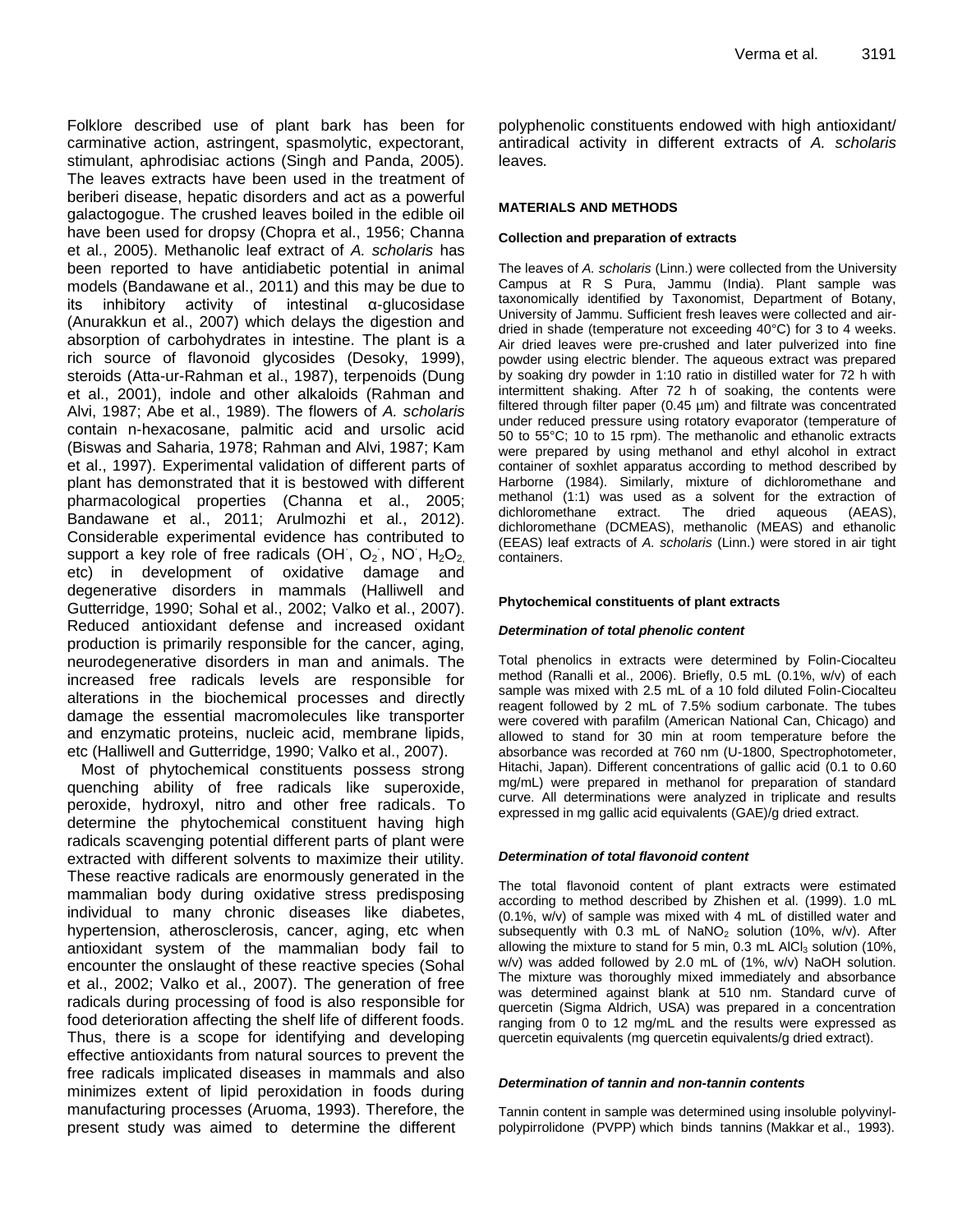Briefly, 1 mL of extract (0.1%, w/v) dissolved in methanol in which the total phenolics were determined, was mixed with 100 mg PVPP, vortexed, kept for 15 min at 4°C and then centrifuged for 10 min at 3000 rpm. In the clear supernatant the non-tannin phenolics were determined in the same manner as the total phenolics (Velioglu et al., 1998). Tannin content was calculated as a difference between total and non-tannin phenolic content.

#### **Antioxidant assay**

#### *Total antioxidant capacity*

The total antioxidant capacity (TAC) of plant extracts was determined according to the method of Re et al. (1999). ABTS [2,2' azonobis (3-ethylene benzothiazoline-6-sulphonic acid)] radical cations were produced by reacting 7 mM solution of ABTS (Sigma Aldrich, USA) with 2.45 mM potassium sulfate. The mixture was allowed to stand in the dark at room temperature for 12 to 16 h before use. The resulting ABTS<sup>+</sup> solution was diluted with phosphate buffer (pH 7.4) to obtain optical density of  $0.70 \pm 0.05$  at 734 nm. Radical scavenging analysis was performed by mixing 50 μL of the sample solution or standard of different concentrations into 950 μL of ABTS<sup>+</sup> solution and after 3 min the absorbance was recorded at 734 nm. A blank solution of 50 μL methanol in 950 μL of ABTS<sup>+</sup> solution was prepared and analyzed in similar manner. Final TAC values were calculated using regression equation between ascorbic acid concentrations (0 to 100 µg/mL) and per cent inhibition of ABTS radical cations and expressed as mg ascorbic acid equivalents/g dried extract. % ABTS $^+$  inhibition = [1 - $(A_{734}$ nm Sample/  $A_{734}$ nm Blank)] x 100.

#### *Radical scavenging assay*

The molecule of 1,1-diphenyl-2-picrylhydrazyl (α,α-diphenyl-βpicrylhydrazyl) (DPPH, Sigma Aldrich, USA) is a stable free radical in methanol. The capacity of the extracts to scavenge the stable free radical DPPH was monitored according to the procedure described by Amarowicz et al. (2002). 1.0 mM solution of DPPH in methanol served as stock and was diluted four times in order to obtain optical density below 1.0 at 517 nm. 800 μL of diluted DPPH solution mixed with 200 μL (0.1%, w/v) of different concentration of sample were vortexed and incubated for 30 min at room temperature in dark. After incubation absorbance was read at 517 nm against blank. Control was run in a similar fashion with exception of replacing sample volume with methanol. The samples were run in triplicate and mean values were plotted in graph in order to calculate the concentration required for 50% inhibition  $(IC_{50})$  of DPPH radical. The antiradical activity  $(ARA)$  was expressed as percentage inhibition of DPPH radical determined by the following equation ARA = 100 x  $[1 - (A_{517}nm \text{ Sample/ } A_{517}nm$ Blank)] (Yen and Duh, 1994).

#### *Reducing power (RP) assay*

Reducing power of plant extracts was determined according to method described by Oyaizu (1986). Briefly, 1.0 mL (0.1%, w/v) of sample was mixed with 2.5 mL 0.2 M phosphate buffer solution (pH 6.6) and 2.5 mL (0.25%, w/v) of potassium ferricyanide. The final mixture was properly mixed and incubated at 50°C for 20 min. After incubation, the reaction mixture rapidly cooled, mixed with 2.5 mL (10%, w/v) trichloroacetic acid and centrifuged at 3000 rpm for 10 min. To 2.5 mL of the supernatant an equal volume of distilled water and 0.5 mL of ferric chloride (0.025%, w/v) were added to it, mixed thoroughly and allowed to stand for 10 min. Control sample

was prepared in similar manner and distilled water was used instead of sample solution. The absorbance was measured at 700 nm against control. Ascorbic acid (SD Fine Chem Ltd. Mumbai, India) was used as reference standard and results expressed as µg ascorbic acid equivalents antioxidant capacity (AEAC)/g of extracts. The assays were carried out in triplicate and the results are expressed as mean value  $\pm$  SD.

#### *Superoxide anion radical scavenging assa***y**

The superoxide anion radical scavenging ability of extract was determined as per method described earlier (Gulcin et al., 2004). Superoxide anion radicals were generated in Phenazine methosulfate (PMS)–NADH systems by oxidation of NADH (Nicotineamide adenine dinucleotide hydrogen salt) and assayed by the reduction of Nitroblue tetrazolium (NBT). In the process, superoxide anion radicals were generated in 2.5 mL of Tris HCl buffer (16 mM, pH 8.0) containing 0.5 mL of NBT (300 μM) solution, 0.5 mL of NADH (468 μM) solution and 1.0 mL of plant extracts in concentration ranges from 0.05 to 1.00 mg/mL. The reaction was started by adding 0.5 mL of PMS (60 μM) solution to the mixture. The reaction mixture was incubated at room temperature for 5 min and the absorbance was read at 560 nm. The decreased in absorbance of the reaction mixture indicated the superoxide anionscavenging activity. The capability of scavenging of the superoxide anion radicals was calculated using the equation: % Superoxide radical scavenging activity =  $[1 - (A_{560}nm \text{ Sample}/A_{560}nm \text{ Blank})]x$ 100.

#### *Hydroxyl radical scavenging assay*

The potential of different concentrations of plant extract to scavenge the hydroxyl radical generated by the Fenton reaction was measured (Halliwell et al., 1987). The hydroxyl radical attacks deoxyribose, which eventually results in thiobarbituric acid reacting substance (TBARS) formation. The reaction mixture contained in a final volume of 1.0 mL [100 μL of 2- deoxy-D-ribose (28 mM in KH2PO4-KOH buffer, 20 mM, pH 7.4), 100 μL of different concentrations of extracts (1.25 to 40 μg/mL) in KH<sub>2</sub>PO<sub>4</sub>- KOH buffer (800 μL 20 mM, pH 7.4)] was mixed with 200 μL of 1.04 mM EDTA and 200 μM of FeCl<sub>3</sub> (1:1 v/v), 100 μL of 1.0 mM of  $H_2O_2$  and 100 μL of 1.0 mM ascorbic acid and incubated at 37°C for 1 h. After incubation, thiobarbituric acid (1%) (1 mL) and trichloroacetic acid (2.8%) (1 mL) were added to the reaction mixture and incubated at 100°C for 20 min. After cooling, absorbance was measured at 532 nm. The control sample was also prepared having no extract but instead of 800 μL had 900 μL KH<sub>2</sub>PO<sub>4</sub>- KOH buffer and the rest of the procedure was the same. From the absorbance the % scavenging activity was calculated using the formula: % Hydroxyl radical scavenging activity =  $[1 - (A_{532}nm \text{ sample } / A_{532}nm \text{ control})] x$ 100.

#### *Nitric oxide radical scavenging activity*

Nitric oxide radical scavenging activity was measured by the method of Green et al. (1982) with slight modification by using Griess' reagent. 250 μL sample of different concentrations of the extracts (10 to 60 μg/mL) and control sample (250 μL distilled water instead of extract) were mixed with an equal volume (250 μL) of sodium nitroprusside solution (5 mM in standard phosphate buffer pH 7.4) and incubated at 25°C for 1 h. After incubation, the incubation mixture was mixed with 0.5 mL of Griess' reagent (sulphanilamide 1%, o-phosphoric acid 2% and naphthyl ethylene diamine dihydrochloride 0.1%) and diluted with 2 mL of distilled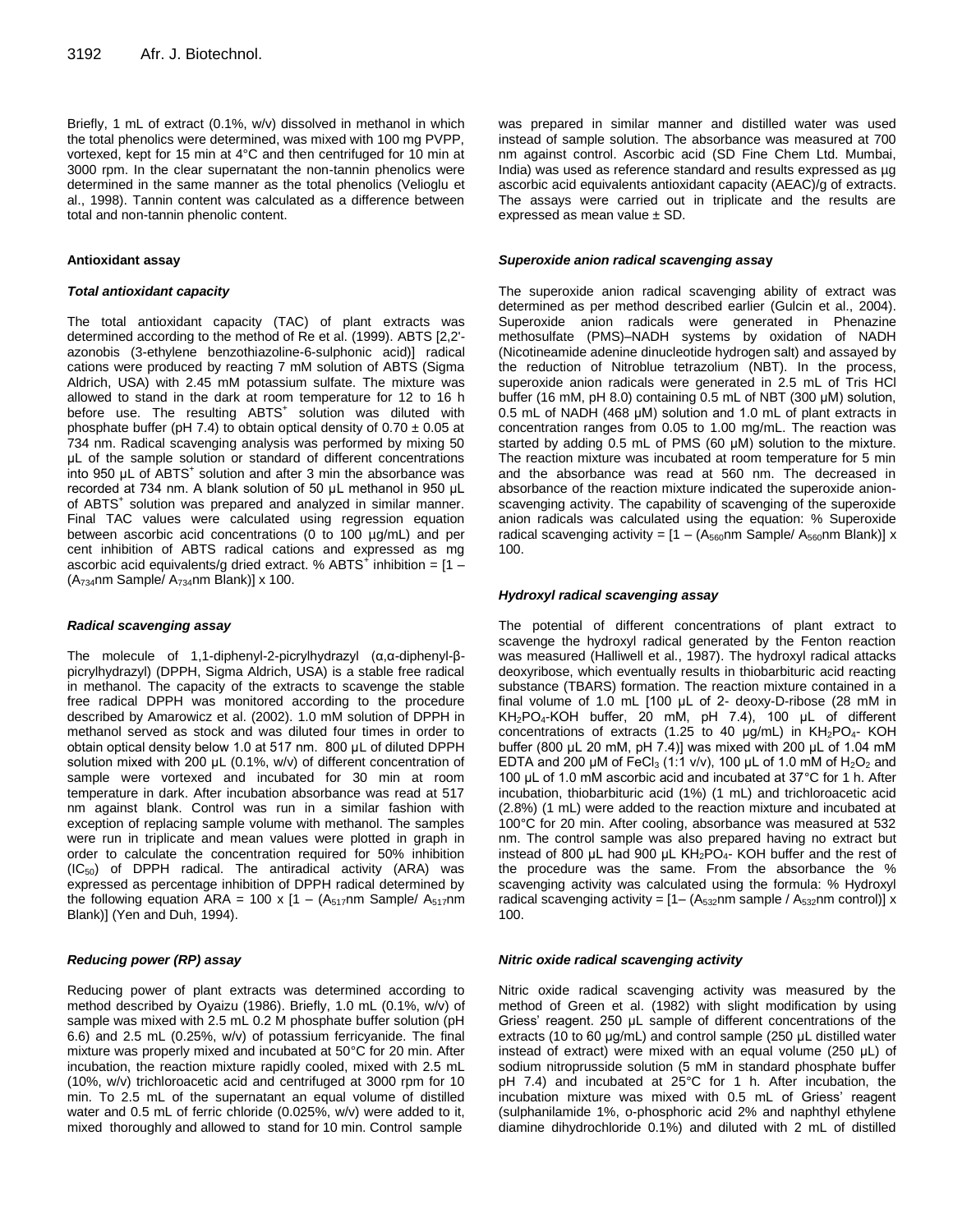**Table 1.** Polyphenolic constituents present in aqueous (AEAS), dichloromethane (DCMEAS), methanolic (MEAS) and ethanolic (EEAS) extracts of *A. Scholaris* Linn.

|                                                    | Leaf extracts of A, scholaris |                         |                       |                         |
|----------------------------------------------------|-------------------------------|-------------------------|-----------------------|-------------------------|
| Parameter (unit)                                   | <b>AEAS</b>                   | <b>DCMEAS</b>           | <b>MEAS</b>           | <b>EEAS</b>             |
| Total phenolic content (mg of GAE/gm extract)      | $1.03^a \pm 0.09$             | $4.68^b \pm 0.61$       | $1.97^a \pm 0.23$     | $10.87^b \pm 0.96$      |
| Total flavonoids content (mg Quercetin/gm extract) | $13.93^a \pm 4.20$            | $69.57^b \pm 9.56$      | $40.67^a \pm 5.92$    | 94.77 $^{\rm b}$ ± 4.46 |
| Non-tannin content (mg of GAE/gm extract)          | $0.20^a \pm 0.08$             | $0.45^{\circ} \pm 0.37$ | $0.37^{\circ} + 0.27$ | $0.56^b \pm 0.22$       |
| Tannin content (mg of GAE/gm extract)              | $0.83^{\circ} \pm 0.09$       | $4.22^b \pm 0.78$       | $1.53^a + 0.48$       | $10.30^{b} \pm 0.76$    |

Values are expressed as mean  $\pm$  SD of three replicates. Different superscripted (a, b) values differ significantly (P<0.05) from other extract.

**Table 2.** Total antioxidant capacity (TAC), antiradical efficiency (AEAC), antiradical activity (ARA) and phenol antioxidant index (PAOXI) of aqueous (AEAS), dichloromethane (DCMEAS), methanolic (MEAS) and ethanolic (EEAS) extracts of *A. Scholaris* Linn.

| <b>Extract</b> | <b>TAC</b><br>(mg ascorbic acid | <b>AEAC</b><br>(mg ascorbic acid | <b>ARA</b><br>(% inhibition of the | <b>PAOXI</b><br>(unit contribution of |
|----------------|---------------------------------|----------------------------------|------------------------------------|---------------------------------------|
|                | equivalents/g extract)          | equivalents/g extract)           | <b>DPPH</b> radicals)              | total phenolics to TAC)               |
| <b>AEAS</b>    | $21.21^{b}$                     | 5.75 $^{b}$                      | 33.31 $b$                          | 20.59 <sup>a</sup>                    |
| <b>DCMEAS</b>  | 74.87 <sup>a</sup>              | 39.98 <sup>a</sup>               | 75.70 <sup>a</sup>                 | 14.17 <sup>a</sup>                    |
| <b>MEAS</b>    | 73.38 <sup>a</sup>              | 41.97 <sup>a</sup>               | 77.51 <sup>a</sup>                 | 9.97 <sup>b</sup>                     |
| <b>EEAS</b>    | $77.15^{\text{a}}$              | 43.79 <sup>a</sup>               | 78.17 <sup>a</sup>                 | 7.09 <sup>b</sup>                     |
|                |                                 |                                  |                                    |                                       |

Mean in a column with different letters are significantly different (P<0.05).

water. Finally, the absorbance was measured at 546 nm. From the absorbance the % scavenging activity was calculated using the following formula. % nitric oxide radical scavenging activity =  $[1 (A_{546}$  nm sample /  $A_{546}$  nm control)] x 100.

#### **Statistical analysis**

All determinations were made in triplicate for all assays. The results were subjected to analysis of variance (ANOVA) with statistical significance at P<0.05 being tested using the Duncan's Test and Pearson correlation.

# **RESULTS AND DISCUSSION**

Plants are regarded as chemical libraries of structurally diverse phytochemical compounds and constitute a promising approach in drug discovery. Due to diverse chemical nature these compounds have different polarity and solubility in the solvent (Harborne, 1984). To maximize extraction of polyphenolic constituents endowed with high antioxidant/antiradical potential, different solvents were used for the extraction. These extracts were screened for polyphenolic constituents, antioxidant potential, superoxide, nitric oxide and hydroxyl radical scavenging activity. Total phenolics, flavonoid and tannin contents were significantly (P<0.05) higher in EEAS as compared to MEAS and DCMEAS extracts. The AEAS was significantly (P<0.05) low in total phenolics, flavonoid and tannin contents compared to other extracts (Table 1). Total phenolic content was 10 times in EEAS, 7 times in MEAS and 5 times in DCMEAS more than that of the AEAS. Similarly, total flavonoid content was 5 to 8 folds higher in other extracts than the AEAS.

Presence of high flavonoid and phenolic compounds in ethanolic leaf extract of *A. scholaris* has therapeutic importance (Sinnathambi et al., 2010; Shang et al., 2010; Subraya et al., 2012) besides its potential use in the food industry as natural antioxidant from plant origin. The efficiency of antioxidant potential of different extracts depends on its ability to scavenge free radicals either by donating hydrogen atom to the oxidizing free radical or to decrease the energy of the antioxidant radical that prevents the autoxidation of the antioxidant radical into additional free radicals. Therefore, in order to assess the antioxidant potential of different extracts of *A. scholaris* total antioxidant capacity, antiradical efficiency and antiradical activity was determined (Boudjou et al., 2013). The TAC value depends on extent of decolorization of ABTS radical cations by reductants present in different extracts. In the present study, EEAS was observed to have significant *(*P<0.05) higher TAC value as compared to AEAS. However, such activity was not significantly different from MEAS and DCMEAS. A dose dependant increase in the scavenging activity of ABTS radical cations was observed after increasing the concentration of extracts. The median effective concentration ( $EC_{50}$ ) value of AEAS was significantly (P<0.05) higher than DCMEAS (75.5%), MEAS (72.9%) and EEAS (75.7%) (Table 2). Such difference may be attributed to the solvent used for the extraction of active ingredients from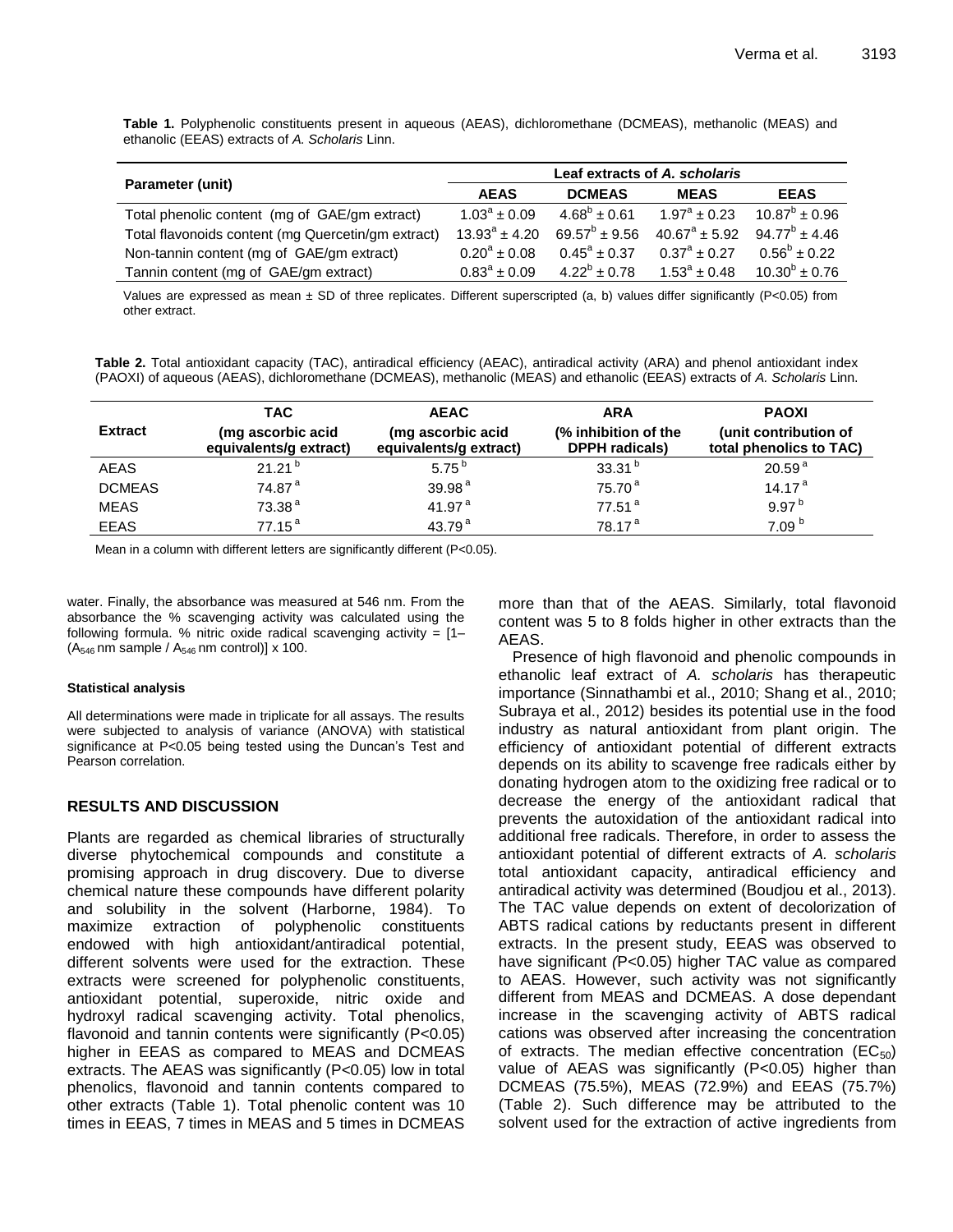|                             | Ascorbic acid     | Leaf extracts of A. scholaris |                   |                   |                   |  |
|-----------------------------|-------------------|-------------------------------|-------------------|-------------------|-------------------|--|
| Assay                       | (mg/mL)           | AEAS (mg/mL)                  | DCMEAS (mg/mL)    | MEAS (mg/mL)      | EEAS (mg/mL)      |  |
| <b>ABTS</b> radicals        | $0.085 \pm 0.047$ | $2.94 + 0.45$                 | $0.617 + 0.086$   | $0.681 \pm 0.086$ | $0.638 \pm 0.054$ |  |
| Free radicals               | $0.042 \pm 0.020$ | $1.82 + 0.25$                 | $0.540\pm0.070$   | $0.595 \pm 0.086$ | $0.595 \pm 0.031$ |  |
| Superoxide radicals         | $0.141 \pm 0.015$ | $1.01 \pm 0.06$               | $1.275 \pm 0.127$ | $0.740\pm0.086$   | $0.704 \pm 0.015$ |  |
| Nitric oxide radicals       | $0.135 \pm 0.036$ | $2.85 + 0.26$                 | $0.975 \pm 0.047$ | $0.636 \pm 0.015$ | $0.634\pm0.025$   |  |
| Hydroxyl radicals           | $0.067 \pm 0.015$ | $1.11 \pm 0.21$               | $1.107 \pm 0.015$ | $1.193 \pm 0.127$ | $0.970 \pm 0.086$ |  |
| Reducing power <sup>a</sup> | $0.091 \pm 0.015$ | $6.24 \pm 1.06$               | $0.478 \pm 0.015$ | $0.503 \pm 0.105$ | $1.226 \pm 0.185$ |  |

**Table 3.** The median effective concentration (EC<sub>50</sub>) of aqueous (AEAS), dichloromethane (DCMEAS), methanolic (MEAS) and ethanolic (EEAS) extracts of *A. Scholaris* Linn. for scavenging different types of radicals.

Values are expressed as mean ± SD of three replicates. <sup>a</sup> Concentration at which optical density (OD) of sample is 0.50 at 700 nm.

# *A. scholaris.*

The antiradical activity is based on the exchange of hydrogen atoms between the antioxidant and the stable DPPH free radical. Intensity of change in color from violet to yellow indicates reduction of DPPH radicals to the corresponding hydrazine (Gulcin et al., 2007). The DPPH scavenging was significantly (P<0.05) higher in EEAS, MEAS and DCMEAS extracts as compared to aqueous extracts of *A. scholaris.* EC<sub>50</sub> value of AEAS, DCMEAS, MEAS and EEAS were: 1.79, 0.57, 0.59 and 0.57 mg/mL, respectively (Figure 2). The lower the  $EC_{50}$  value the higher is the antioxidant potential and with increasing the dose, the free radicals scavenging activity get enhanced. The antiradical efficiency is the reductive ability of the extract determined by transformation of the ferric ( $Fe<sup>3+</sup>$ ) to ferrous (Fe<sup>2+</sup>) state in the presence of extract. The presence of reductants such as antioxidant substances in the extract(s) causes the reduction of ferricyanide complex to the ferrous form (Chung et al., 2002). In the present study AEAC value of EEAS was 4.3 and 9.5% higher than the MEAS and DCMEAS, respectively. Total phenolic content of extract was positively correlated with TAC ( $r = 0.901$ ), antiradical activity ( $r = 0.948$ ) and AEAC value ( $r = 0.891$ ). The phenol antioxidant index (PAOXI) is one of the most comprehensive parameters for comparing food antioxidants (Vinson et al., 2001; Boudjou et al., 2013). In the present study the PAOXI value was significantly (P<0.05) higher for AEAS and DCMEAS as compared to MEAS and EEAS. Though, the total phenolic content in AEAS was less than the other extracts but significant (P<0.05) high value of PAOXI in AEAS indicative of quantitatively better antioxidant phenolics of aqueous medium as compared to other extracts (Table 2).

Similarly, hydroxyl radicals (OH), superoxide  $(O_2)$  and nitric oxide anions (NO) are the most common free radicals generated by auto-oxidation processes or enzymatic reactions in mammalian system. Hydroxyl radical is the most reactive free radical and can also form from the superoxide anion  $(O_2^{\text{-}})$  and hydrogen peroxide  $(H<sub>2</sub>O<sub>2</sub>)$  in the presence of metal ions such as copper and

iron (Halliwell and Gutterridge, 1990; Moncada et al., 1991). Different extracts of plant exhibit high superoxide, hydroxyl and nitric oxide scavenging activity and their graphical representations are shown in Figure 1, 2 and 3, respectively. The  $IC_{50}$  value of different extracts for the scavenging hydroxyl, superoxide and nitric oxide anions radicals were shown in Table 3. Out of different extracts EEAS has high superoxide anion scavenging activity as compared to other extracts. With increase in concentration of extract a dose dependant increase in superoxide radicals scavenging activity was observed (Figure 1). However, AEAS has high hydroxyl radicals scavenging activity as compared to other extracts (Figure 2). The present study reveals that extracts exhibited NO· scavenging activity which leads to the reduction of nitric concentration in the assay medium, a possible protective effect against oxidative damage induced by nitric oxide. The  $IC_{50}$  value for nitric oxide scavenging activity was lowest for EEAS indicating that the extract has better scavenger of nitric oxide radicals (Figure 3).

Recently, much attention has been paid on dietary supplementation of phytochemicals having potent radicals scavenging capacity and reducing lipid peroxidation during oxidative damage in mammals (Ghorbel et al., 2011; Shirzad et al., 2011; Yoon et al., 2012). Studies have shown that *A. scholaris* extract supplementation inhibit radiation induced lipid peroxidation and glutathione level (Gupta et al., 2008) by protecting the hematopoietic system against radiation induced alterations in mice (Gupta et al., 2013). Thus, therapeutic potential of different polyphenolic constituents in leaf extract will need to be evaluated in various experimental models.

# **Conclusion**

Ethanolic extract of *A. scholaris* showed maximum extraction of total phenolic and flavonoids contents endowed with high total antioxidant capacity, superoxide and nitric oxide radicals scavenging activity as compared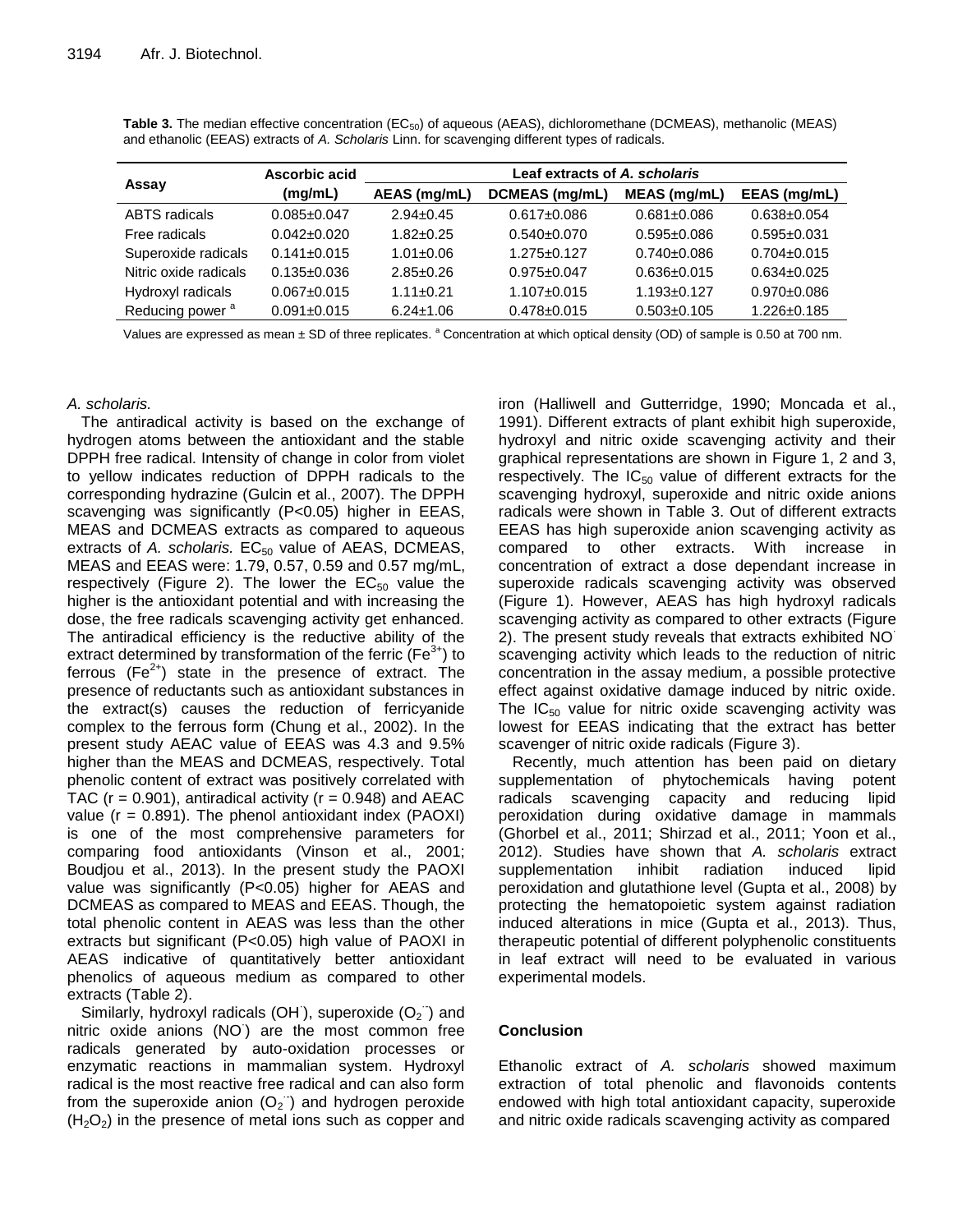

**Figure 1.** Superoxide radicals scavenging activity (mean value  $\pm$  SD) of different concentrations of aqueous (AEAS), dichloromethane (DCMEAS), methanolic (MEAS) and ethanolic (EEAS) extracts of *A. scholaris*.



**Figure 2.** Hydroxyl radicals scavenging activity (mean value ± SD) of the aqueous (AEAS), dichloromethane (DCMEAS), methanolic (MEAS) and ethanolic (EEAS) extracts of *A. Scholaris*.

to other extracts. Thus, dietary supplementation of EEAS may provide protection in preventing the free radicals induced damage associated with aging and other disorders besides improve the food quality by retarding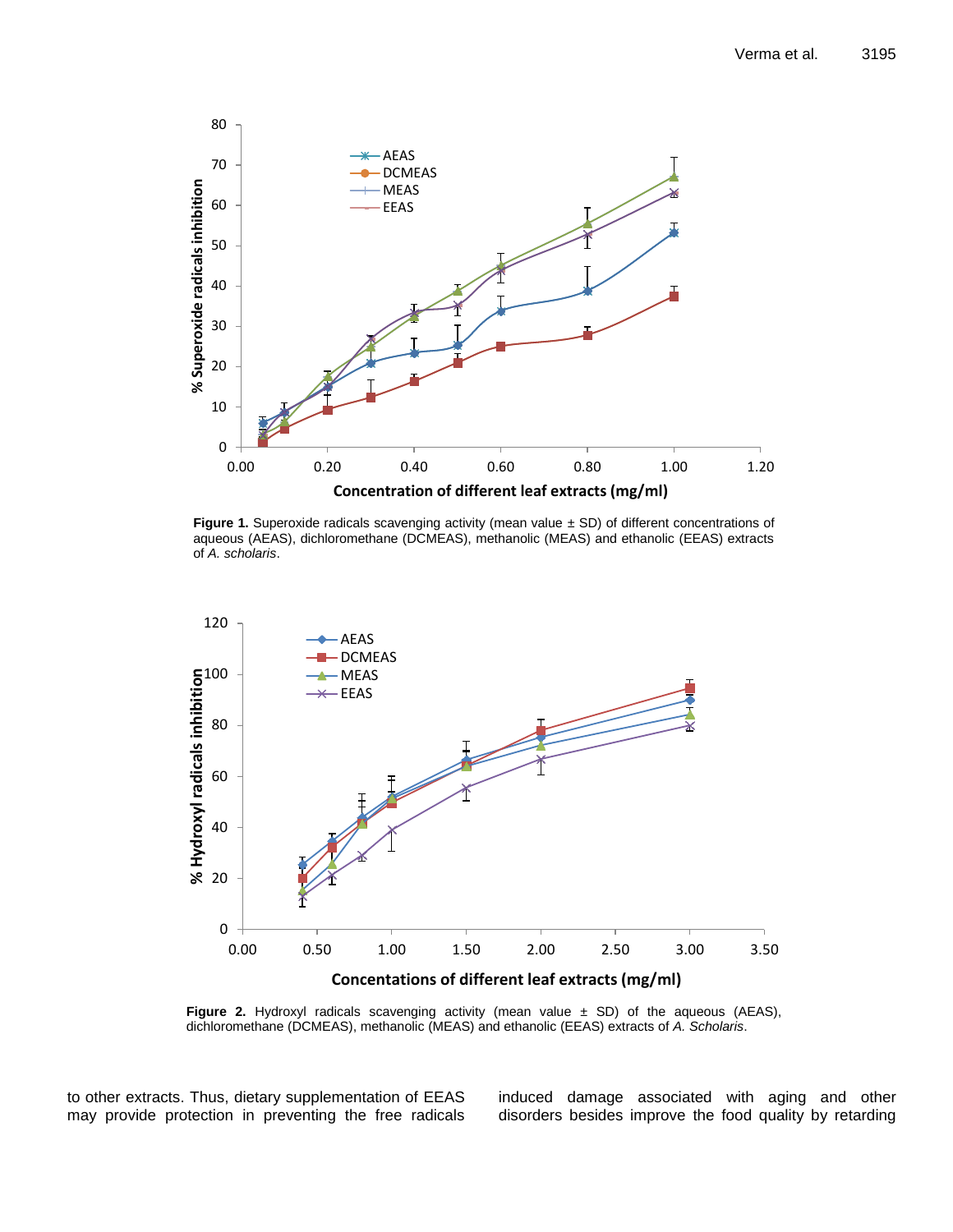

**Figure 3.** Nitric oxide radicals scavenging activity (mean value ± SD) of aqueous (AEAS), dichloromethane (DCMEAS), methanolic (MEAS) and ethanolic (EEAS) extracts of *A. Scholaris*.

oxidative degeneration of food lipids.

# **Conflict of interests**

The author(s) did not declare any conflict of interest.

# **ACKNOWLEDGEMENTS**

The authors thank the Dean, Faculty of Veterinary Sciences and Animal Husbandry, R S Pura, Jammu for providing necessary facilities for conducting the research.

#### **REFERENCES**

- Abe F, Chen RF, Yamauchi T, Marubayashi N, Ueda I (1989). Alschomine and isoalschomine, new alkaloids from the leaves of *Alstonia scholaris*. Chem. Pharm. Bull. 37: 887.
- Amarowicz R, Karamac M, Weidner S, Abe S, Shahidi F (2002). Antioxidant activity of wheat caryopses and embryos extracts. J. Food Lipids 9: 201–210.
- Anurakkun NJ, Bhandari MR, Kawabata J (2007). Alpha glucosidase inhibitors from devil tree (*Alstonia scholaris*). Food Chem. 103: 1319– 1323.
- Arulmozhi S, Mazumder PM, Sathianarayanan L, Prasad AT (2012). Antianxiety and antidepressant activity of leaves of *Alstonia scholaris* Linn. R. Br. Pharmacol. 3: 239-248.
- Aruoma OI (1993). Free radical in tropical diseases. Harwood Academic Publishers UK. pp. 111-136.
- Atta-ur-Rahman FRS, Alvi KA, Abbas SA, Voelter W (1987). Isolation of 19, 20-Zvallesamine and 19, 20-E-vallesamine from *Alstonia scholaris*. Heterocycles 26:413-419.
- Bandawane D, Juvekar A, Juvekar M (2011). Antidiabetic and antihyperlipidemic effect of *Alstonia scholaris* Linn bark in streptozotocin induced diabetic rats. Ind. J. Pharm. Edu. Res. 45: 114-120.
- Biswas GK, Saharia GS (1978). A new alkaloidal glycoside from *Alstonia scholaris*. Ind. J. Chem. 1: 66–67.
- Boudjou S, Oomah D, Zaidi F, Hosseinian F (2013). Phenolics content and antioxidant and anti-inflammatory activities of legume extracts. Food Chem. 138 1543-1550.
- Channa S, Dar A, Ahmed SS, Atta-ur-Rahman (2005). Evaluation of *Alstonia scholaris* leaves for broncho-vasodilatory activity. J. Ethnopharmacol. 97:469-476.
- Chopra RN, Nayer SL, Chopra IC (1956). Glossary of Indian Medicinal Plants. Council of Scientific and Industrial Research, New Delhi, India.
- Chung YC, Chang CT, Chao WW, Lin CF, Chou ST (2002). Antioxidative activity and safety of the 50% ethanolic extract from red bean fermented by *Bacillus subtilis* IMR–NK1. J. Agric. Food Chem. 50:2454–2458.
- Dassanayake MD (1982). A Revised hand book of the flora of Geylox, IV. Amerind Publishing Co. Pvt. Ltd. New Delhi, India.
- Desoky EK (1999). Flavonoidal contents of *Alstonia scholaris* R. Br. Bull. Pharm. Sci. 23:117-121.
- Dung NX, Ngoi PH, Rang DD (2001). Chemical composition of volatile concentrate from the flower of Vietnamese *Alstonia scholaris* (L.) R Br. J. Essent. Oil Res. 13:424–428.
- Ghorbel H, Feki I, Friha I, Khabir AM, Boudawara T, Boudawara M, Sayadi S (2011). Biochemical and histological liver changes occurred after iron supplementation and possible remediation by garlic consumption. Endocrine 40: 462-471.
- Green LC, Wagner DAJ Glogowski (1982). Analysis of nitrate, nitrite and (15N) nitrate in biological fluids. Anal. Biochem. 126: 131–138.
- Gulcin I, Elmastas M, Aboul-Enein HY (2007). Determination of antioxidant and Radical scavenging activity of basil (*Oscimum basilicum* L. Family Laminaceae) assayed by different methodologies. Phytother. Res. 21: 354-361.
- Gulcin I, Sat IG, Beydemir S, Elmastas M, Kufrevioglu OI (2004).